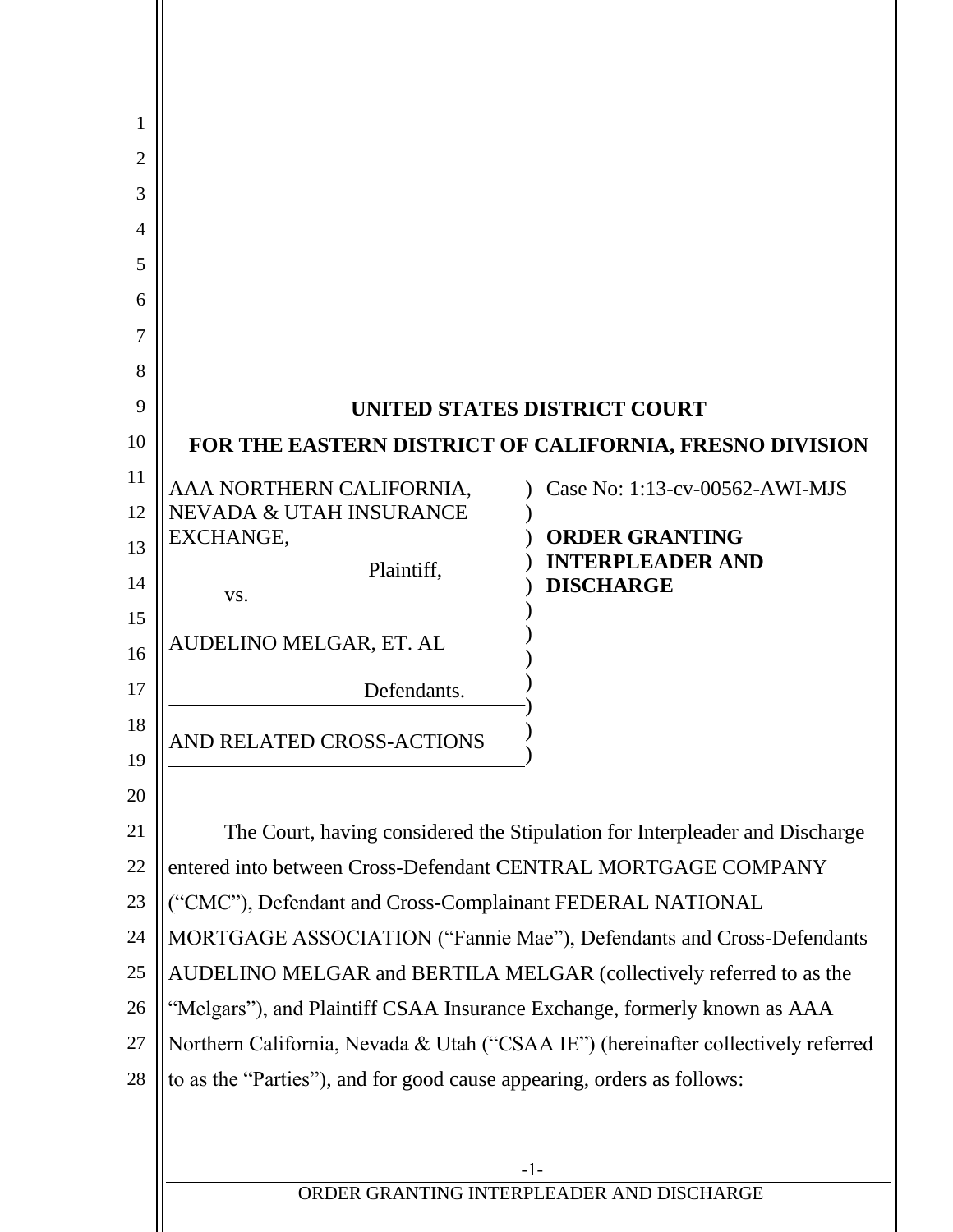1 2 3 1. CSAA IE shall deposit a check in the amount of Five Hundred, Forty-Seven Thousand, Five Hundred Dollars and No Cents (\$547,500.00) with the Clerk of the Court ("Interpled Funds"), within five (5) court days of this Order;

2. Upon the deposit of the Interpled Funds, CSAA IE has satisfied any

4

5 6 7 8 9 10 11 obligation owed in connection with insurance claims arising out of those certain fire losses occurring on November 21, 2009 (collectively "Claim"), which claims have been asserted or are capable of being asserted under that certain policy of insurance issued by CSAA IE, policy number HO-HU3253-7 ("Policy"), insuring property and property interests associated with that certain real and personal property located at 23111 Avenue 18, Madera, California, and subject to the requirements of the law and the Policy.

12 13 14 3. Upon deposit of the Interpled Funds, CSAA IE is discharged from all liability to CMC, Fannie Mae and the Melgars, or any of them, arising out of or related to the Claim and Policy.

15 16 17 18 19 4. Upon deposit of the Interpled Funds, CSAA IE shall be dismissed from this action, with prejudice, and no costs, fees, expenses, or damages may be obtained by or against CSAA IE and its adjusters, employees, attorneys, and/or assigns for any litigation or other activity occurring in connection with this action, Claim, Policy or Interpled Funds.

20 21 22 23 24 5. Upon deposit of the Interpled Funds, CMC, Fannie Mae and the Melgars are restrained and enjoined from taking any action or commencing any proceeding against CSAA IE and its adjusters, employees, attorneys, and/or assigns, in relation to the Claim and Policy, including but not limited to CSAA IE's investigation, adjustment, settlement and disbursement of funds.

25 26 27 28 6. Upon deposit of the Interpled Funds, CSAA IE and its adjusters, employees, attorneys, and/or assigns are enjoined from taking any affirmative action or commencing any affirmative proceeding against any of the Parties, their adjusters, employees, agents, attorneys, or successors and/or insurance companies in privity